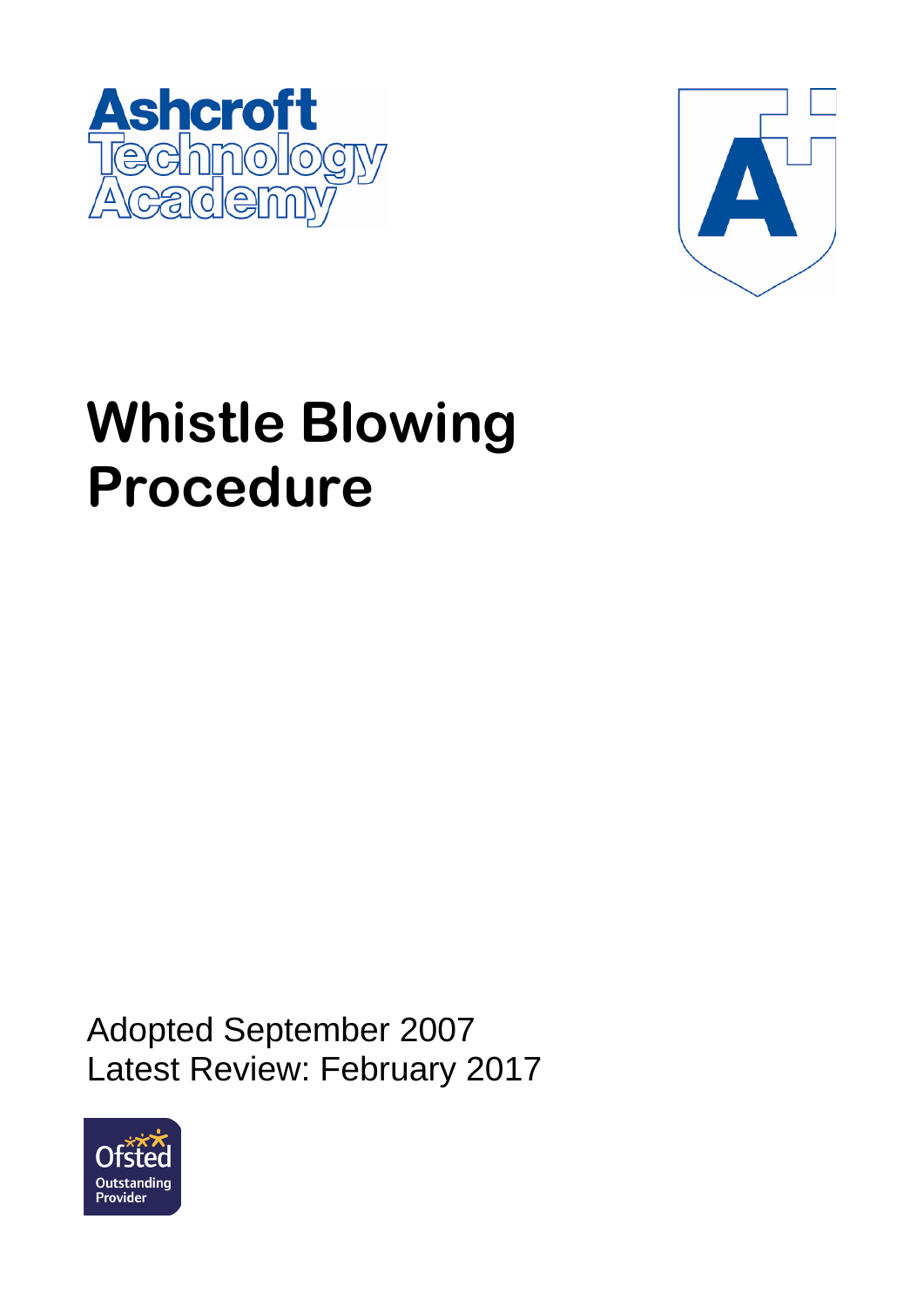# **Whistle Blowing Procedure**

# **1 Introduction**

- 1.1 In employment, there needs to be provision for the right of individual members of staff to speak freely on a range of matters, whilst also ensuring the right of Prospect Education (Technology) Trust (The Trust) and the Academy itself (hereinafter referred to purely as the Academy) or colleagues within the Academy to protect themselves against false allegation and malicious accusation. The Academy believes in the highest standards of openness, probity and accountability and as such this procedure exists to prove a route for employees to raise any serious concerns they may have relating to Academy operations.
- 1.2 A whistle blowing procedure is designed to provide a legitimate mechanism through which concerns about malpractice may properly be raised and dealt with within the Academy and if necessary outside the Academy. The Academy expects employees with series concerns about any aspect of the Academy's work or practice to come forward and voice these, through the relevant reporting channels.
- 1.3 This procedure is not a substitute for normal line management processes and is established only for the purpose of raising concern about wrongdoing and is not a replacement for existing procedures such as the Grievance Policy, the Disciplinary and Dismissals Procedure for Staff or the Complaints Procedure. The Academy hopes that in a majority of cases, staff will be able to raise their concerns with immediate line management and for any such concerns to be resolved quickly and effectively as a result.

# **2 Definition**

2.1 Whistle blowing inside the work place is the reporting by workers or ex-workers, of wrong doing such as fraud, malpractice, mismanagement, breach of health and safety law or any other illegal or unethical act either on the part of Academy's Leadership Group (LG), the Board of Trustees, the Executive Board, the Finance and Resources Committee (FRC) or by fellow employees. By way of further definition, workers may include, for example, contractors and agency staff.

# **3 Principles Supporting the Procedure**

# **3.1 The creation of an ethical, open culture that encourages the raising of issues giving cause for concern:**

The Academy publishes a range of policies aside from this policy which relate to day to day operations and expected staff conduct within these as outlined in 1.3 above.

- **3.2 Establishes safe routes for communications of concerns or examples of malpractice:** This procedure provides opportunity for staff outside of their standard line management channels to raise complaints of irregularities or other concerns. Malpractice in this context includes but is not restricted to:
	- i. Commission of a criminal offence;
	- ii. Failure to comply with a legal or regulatory duty;
	- iii. Miscarriage of justice;<br>iv. Endangering health an
	- Endangering health and safety or the environment;
	- v. Maladministration of financial, academic or professional malpractice;<br>vi. Unethical behaviour or improper conduct:
	- Unethical behaviour or improper conduct;
	- vii. Sexual, racial, physical or other abuse of students or colleagues;
	- viii. Unathorised disclosure of confidential information;
	- ix. Child protection and/or safeguarding concerns;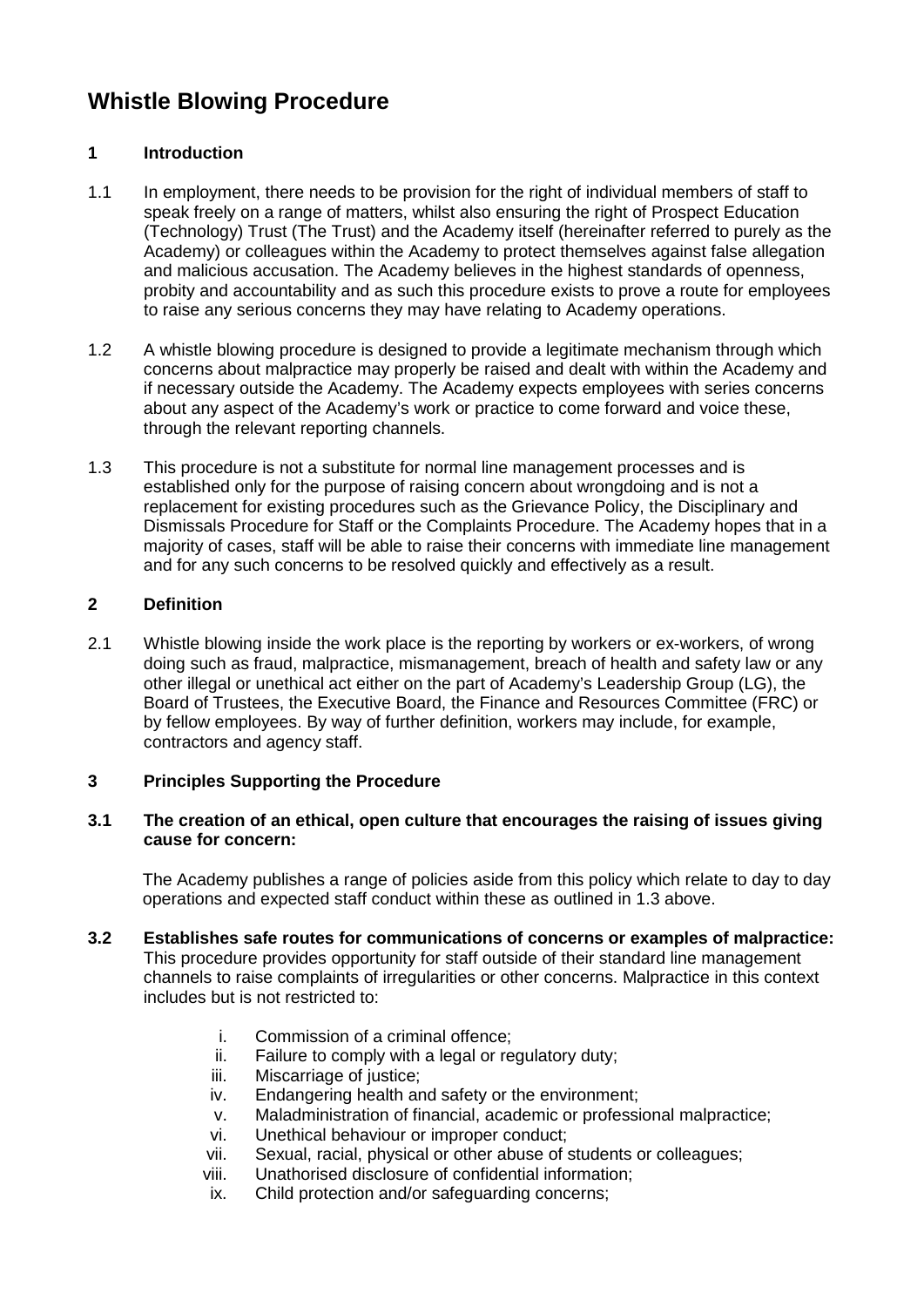- x. Damage to the environment;
- xi. Negligence;<br>xii. Concealmen
- Concealment of any of the above.

#### **3.3 Protection for the whistle blower:**

The Academy will support and not discriminate against employees who raises such concerns provided any such claim is made in good faith.

# **3.4 Establishes a fair and impartial investigative procedure:**

The Academy responds to the concern professionally and objectively by focusing on the problem raised, rather than denigrating the messenger.

#### **3.5 Duty of confidentiality:**

The duty of fidelity is implied by the law in every contract of employment and prohibits employees from publicly disclosing employers' confidential information, unless it is in the public interest that such information is disclosed by way of the Freedom of Information Act 2000 or other statutory requirement, unless the Academy fails to properly consider or deal with the issue.

#### **3.6 Safeguarding against abuse of the procedure:**

The Academy considers that the malicious raising of unfounded allegations is recognised as a disciplinary offence and to treat such matters accordingly and in line with the published Disciplinary and Dismissals Procedure for Staff in place at the Academy.

# **3.7 Upholding the right to disclose a concern:**

The individual member of staff has the right to disclose a concern/issue if the Academy does not deal with the matter.

#### **3.8 Involvement of the FRC and the Academy's LG in developing and reviewing the procedure:**

To be fully effective there is full organisational ownership of a whistle blowing procedure, through the involvement of the Leadership Group and the Finance and Resources Committee in agreeing the procedure.

#### **3.9 Further review:**

Ensure there is an additional review mechanism using the comments and experience of those who may have had reason to invoke the whistle blowing procedure.

#### **4 Legislation**

- 4.1 The Public Interest Disclosure Act 1998 is designed to provide some employment protection rights to 'whistle blowers' from detriment and unfair dismissal. Those protected by the Act include workers, employees, third party contractor staff, agency workers and work experience providers.
- 4.2 Students may also have information that should be raised in the public interest and there should be the proper procedures in place for them to air their concerns.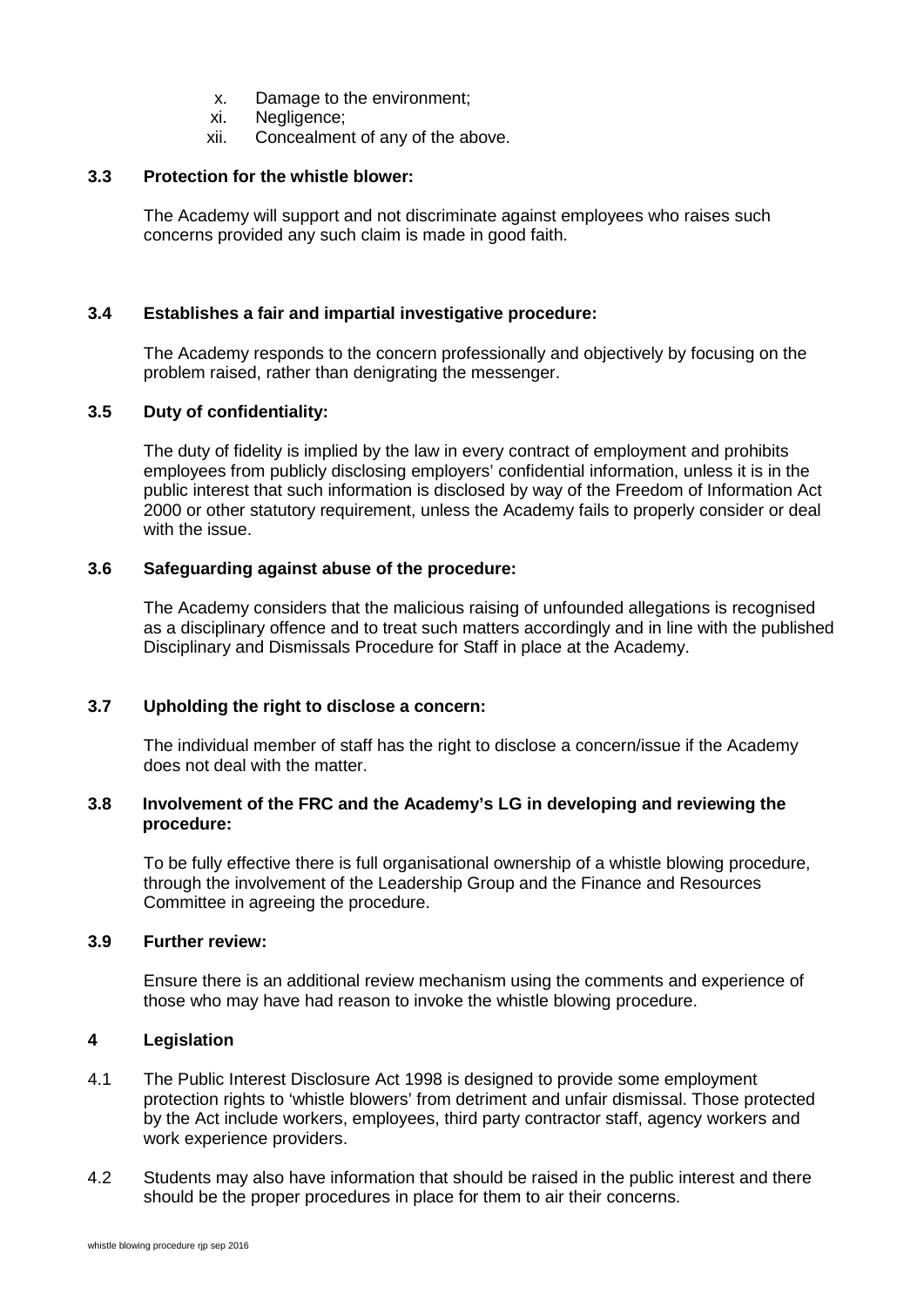#### **5 The Procedure**

- 5.1 All parties need to agree that the issue raised will be kept confidential while the procedure is being used and investigated.
- 5.2 The Discloser (the person raising the concern) should:
	- i Raise their concern with their line manager or the Principal. This may be done orally or in writing. The Discloser has the right to have the matter treated confidentially.
	- ii If the line manager or Principal believes the concern to be genuine and that it is appropriate to use the Whistle Blowing procedure, the manager should contact the Director of Resources in their role as Clerk to the Executive Board (the Assessor).
	- iii Should it be alleged that the Clerk to the Executive Board is involved in the alleged malpractice, the Chair of the FRC should be contacted to act as Assessor.
	- iv If the Discloser feels unable to raise their concern with their line manager or the Principal in the first instance, they may contact the Assessor direct. If this occurs the Discloser will be asked to justify why they feel unable to raise the concern with their line manager or the Principal.
- 5.3 The Assessor should:
	- i interview the Discloser within seven working days, in confidence, or earlier if there is an immediate danger to loss of life or serious injury;
	- ii obtain as much information as possible from the Discloser about the grounds for the belief of malpractice;
	- iii consult with the Discloser about further steps which could be taken;
	- iv advise the Discloser of the appropriate route if the matter does not fall under the Academy's Whistle Blowing Procedure;
	- v report all matters raised under this procedure to the Chair of the FRC for the Academy.
- 5.4 At the interview with the Assessor, the Discloser may be accompanied by a recognised trade union representative or a work colleague. The Assessor may be accompanied by a member of the Academy staff to take notes.
- 5.5 Within ten working days of the interview, the Assessor will recommend to the Principal one or more of the following:
	- i the matter be investigated internally by the Academy;
	- ii the matter be investigated by the external auditors appointed by the Academy;
	- iii the matter be reported to the Department for Education (DfE);
	- iv the matter be reported to the Police;
	- v the route for the member of staff to pursue the matter if it does not fall within this procedure; or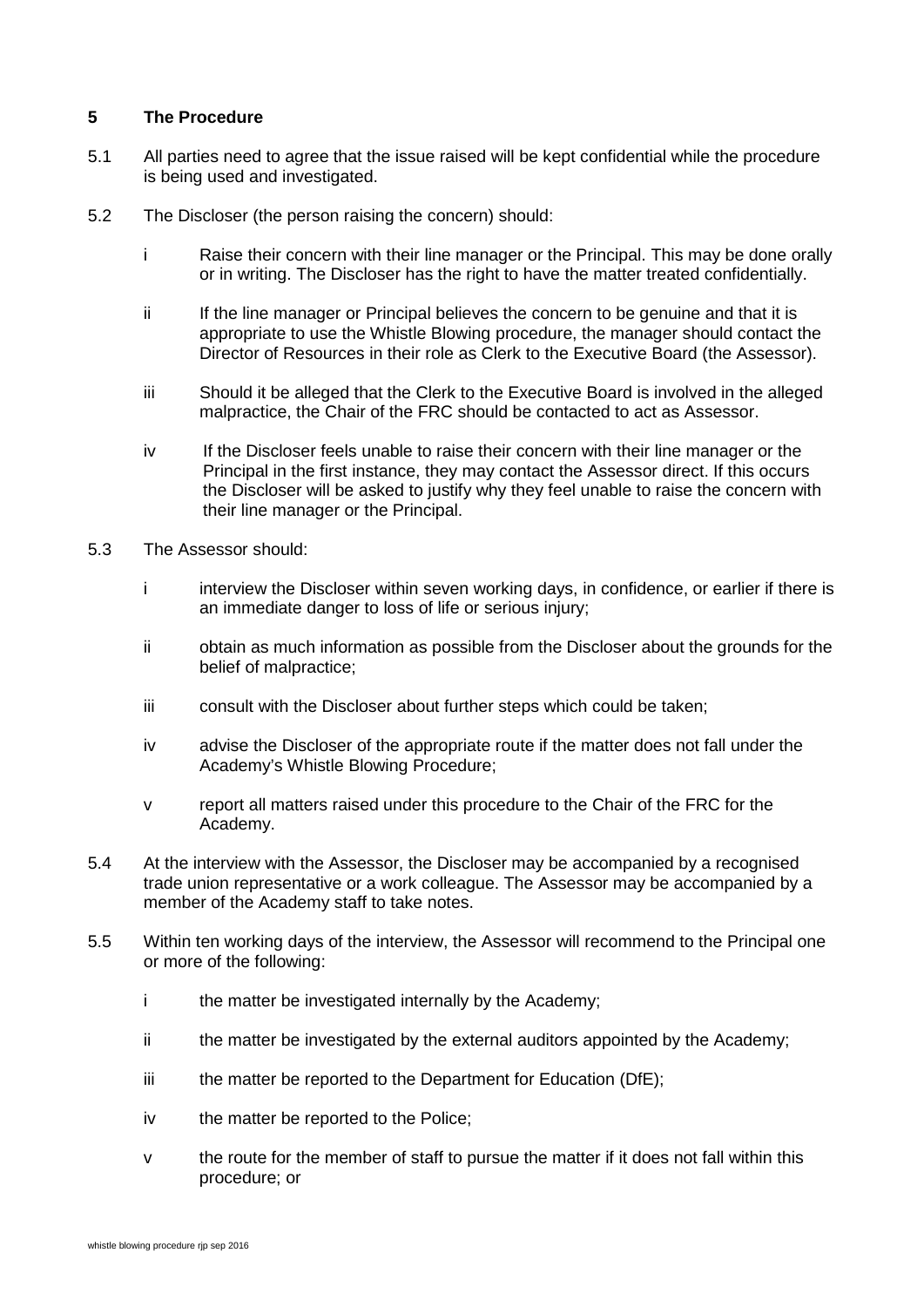- vi that no further action is taken by the Academy.
- 5.6 The grounds on which no further action is taken include:
	- i the Assessor is satisfied that, on the balance of probabilities, there is no evidence that malpractice within the meaning of this procedure has occurred, is occurring or is likely to occur;
	- ii the Assessor is satisfied that the Discloser is not acting in good faith;
	- iii the matter is already (or has been) the subject of proceedings under one of the Academy's other procedures or policies;
	- iv the matter concerned is already the subject of legal proceedings, or has already been referred to the Police, the external auditors, the DfE or other public authority.
- 5.7 Should it be alleged that the Principal is involved in the alleged malpractice, the Assessor's recommendation will be made to the Chair of the FRC for the Academy.
- 5.8 The recipient of the recommendation (Principal or Chair of the FRC) will ensure that it is implemented unless there is good reason for not doing so in whole or in part. Such a reason will be reported to the next meeting of the FRC.
- 5.9 The Discloser's identity will be kept confidential unless the Discloser otherwise consents or unless there are grounds to believe that the Discloser has acted maliciously. In the absence of such consent or grounds, the Assessor will not reveal the identity of the Discloser except:
	- i where the Assessor is under a legal obligation to do so;
	- ii where the information is already in the public domain;
	- iii on a strictly confidential basis to a professionally qualified lawyer for the purpose of obtaining legal advice;
	- iv where it is essential that the Discloser provides evidence at a disciplinary hearing or other proceedings.
- 5.10 The conclusion of any agreed investigation will be reported by the Assessor to the Discloser within twenty-eight days.
- 5.11 All responses to the Representor will be made in writing and sent to the Discloser's home address.
- 5.12 If the Discloser has not had a response within the above time limits, they may appeal to the authority referred to in 5.6 iv above, but will inform the Assessor before doing so.
- 5.13 The Discloser may at any time disclose the matter on a confidential basis to a professionally qualified lawyer for the purpose of taking legal advice.
- 5.14 The Academy will ensure the Discloser is protected from any form of victimisation or discrimination.

## **6 Malicious Accusations**

6.1 Deliberately false or malicious accusations made by a Discloser will be dealt with under the Academy's Disciplinary and Dismissals Procedure for staff.